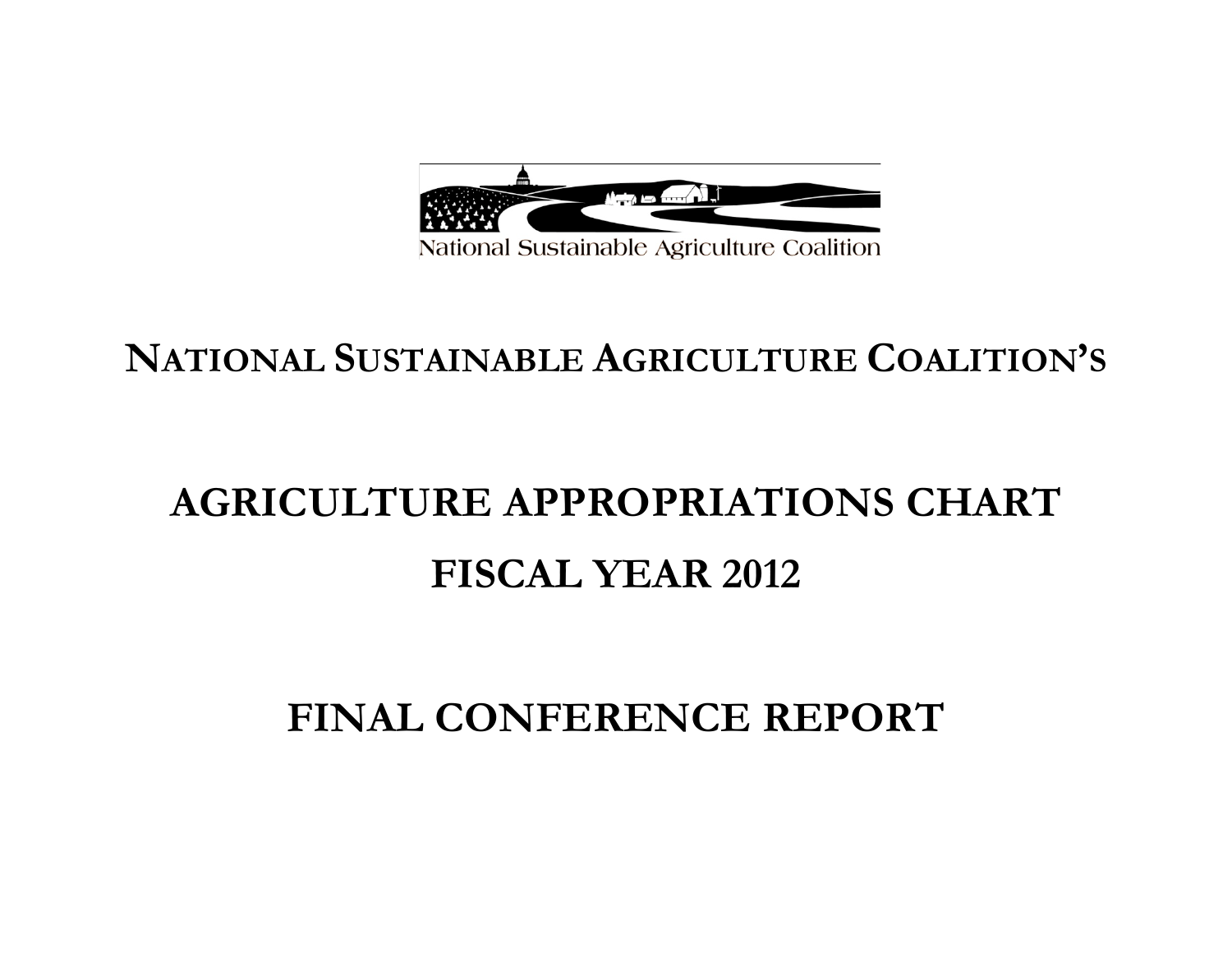| Program                            | <b>FY 11</b><br>Final CRi                 | Authorized<br>FY 12 Level        | <b>FY 12</b><br>Obama<br>Request    | FY 12 House<br>Bill ii | FY 12 House<br>Bill $\%$<br>Incr/Decr | FY 12 Senate<br><b>Bill</b> | FY 12 Senate<br>Bill $\%$<br>Incr/Decr | FY 12 Final           | FY 12 Final<br>$%$ Incr/Decr     |
|------------------------------------|-------------------------------------------|----------------------------------|-------------------------------------|------------------------|---------------------------------------|-----------------------------|----------------------------------------|-----------------------|----------------------------------|
| <b>SARE</b>                        | 14.5                                      | 40.0                             | 15.0                                | 12.3                   | $-15.2%$                              | 14.5                        | Level w FY11                           | 14.5                  | Level w FY11                     |
| SARE-Match                         | 0.0                                       | part of the 40.0<br>above        | 10.0                                | $\overline{0}$         | n/a                                   | 0.0                         | n/a                                    | 0.0                   | n/a                              |
| <b>SARE-PDP</b>                    | 4.7                                       | 20.0                             | 5.0                                 | 4.0                    | $-14.9%$                              | 4.7                         | Level $w$ $FY11$                       | 4.7                   | Level $w$ $FY11$                 |
| SARE - Total                       | 19.2                                      | 60.0                             | 30.0                                | 16.3                   | $-15.1\%$                             | 19.2                        | Level w FY11                           | 19.2                  | Level $w$ $FY11$                 |
| ORG TRS                            | 4.0                                       | n/a                              | 5.0                                 | 4.0                    | Level $w$ $FY11$                      | 4.0                         | Level w FY11                           | 4.0                   | Level w FY11                     |
| OREI                               | No limitation<br>20.0                     | $20.0# + 25.0$                   | No limitation<br>20.0               | No limitation<br>20.0  | Same as farm<br>bill                  | No limitation<br>20.0       | Same as farm<br>bill                   | No limitation<br>20.0 | Same as farm<br>bill             |
| <b>AFRI</b>                        | 265.0                                     | 700.0                            | 324.7                               | 229.5                  | $-13.4%$                              | 266.0                       | $+<1\%$                                | 264.0                 | $-<1\%$                          |
| <b>SCRI</b>                        | No limitation<br>50.0                     | 50.0#                            | No limitation<br>50.0               | No limitation<br>50.0  | Same as farm<br>bill                  | No limitation<br>50.0       | Same as farm<br>bill                   | No limitation<br>50.0 | Same as farm<br>bill             |
| <b>BFRDP</b>                       | No limitation<br>19.0                     | $19.0# + 30.0$                   | $\overline{N}$ o limitation<br>19.0 | No limitation<br>19.0  | Same as farm<br>bill                  | No limitation<br>19.0       | Same as farm<br>bill                   | No limitation<br>19.0 | Same as farm<br>bill             |
| <b>OASDFR</b>                      | No limitation<br>20.0                     | 20.0#                            | $\overline{No}$ limitation<br>20.0  | No limitation<br>20.0  | Same as farm<br>bill                  | No limitation<br>20.0       | Same as farm<br>bill                   | No limitation<br>20.0 | Same as farm<br>bill             |
| OA&O                               | 1.4                                       | SS                               | $3.0 + 4.0$ iii                     | 1.2                    | $-14.3%$                              | 1.4                         | Level w FY11                           | 1.2                   | $-14.3\%$ relative<br>to $FY11$  |
| <b>ATTRA</b>                       | 0.0                                       | 5.0                              | 2.8                                 | 2.0                    | $-28.6%$ relative<br>to $FY$ 10       | 2.25                        | $-26.6\%$ relative<br>to $FY$ 10       | 2.25                  | $-26.6\%$ relative<br>to $FY$ 10 |
| <b>RCDG</b>                        | $11.4^{\rm iv}$                           | 50.0                             | $12.4 \text{ iv}$                   | $8.0^{\rm iv}$         | $-29.8%$                              | 9.7 <sup>iv</sup>           | $-15%$                                 | $8.8^{iv}$            | $-22.8%$ relative<br>to $FY11$   |
| <b>RMAP</b>                        | $\overline{No}$ limitation +<br>$0 = 4.0$ | $3.0# + 40.0$                    | No limitation<br>$+5.7 = 8.7$       | $\theta$               | $-100%$                               | 3.0                         | Same as farm<br>bill                   | 0.0                   | $-100%$                          |
| <b>RBEG</b>                        | 38.7                                      | SS                               | 30.0                                | 20.0                   | $-48.3%$                              | 29.3                        | $-24%$                                 | 24.3                  | $-37.2\%$ relative<br>$to$ FY11  |
| VAPG v                             | 18.9                                      | 40.0                             | 20.4                                | 12.5                   | $-33.9%$                              | 16.0                        | $-15%$                                 | 14.0                  | $-26%$ relative to<br>FY11       |
| <b>B&amp;I</b> Local Food<br>Loans | 49.7                                      | 5% of total B&I<br>funding level | 41.2                                | 31.3                   | $-37\%$                               | 41.1                        | $-17\%$                                | 41.1                  | $-17%$ relative to<br>FY11       |
| <b>HFFI</b>                        | 0.0                                       | n/a                              | 35.0 vi                             | 0.0                    | n/a                                   | 0.0                         | n/a                                    | 0.0                   | n/a                              |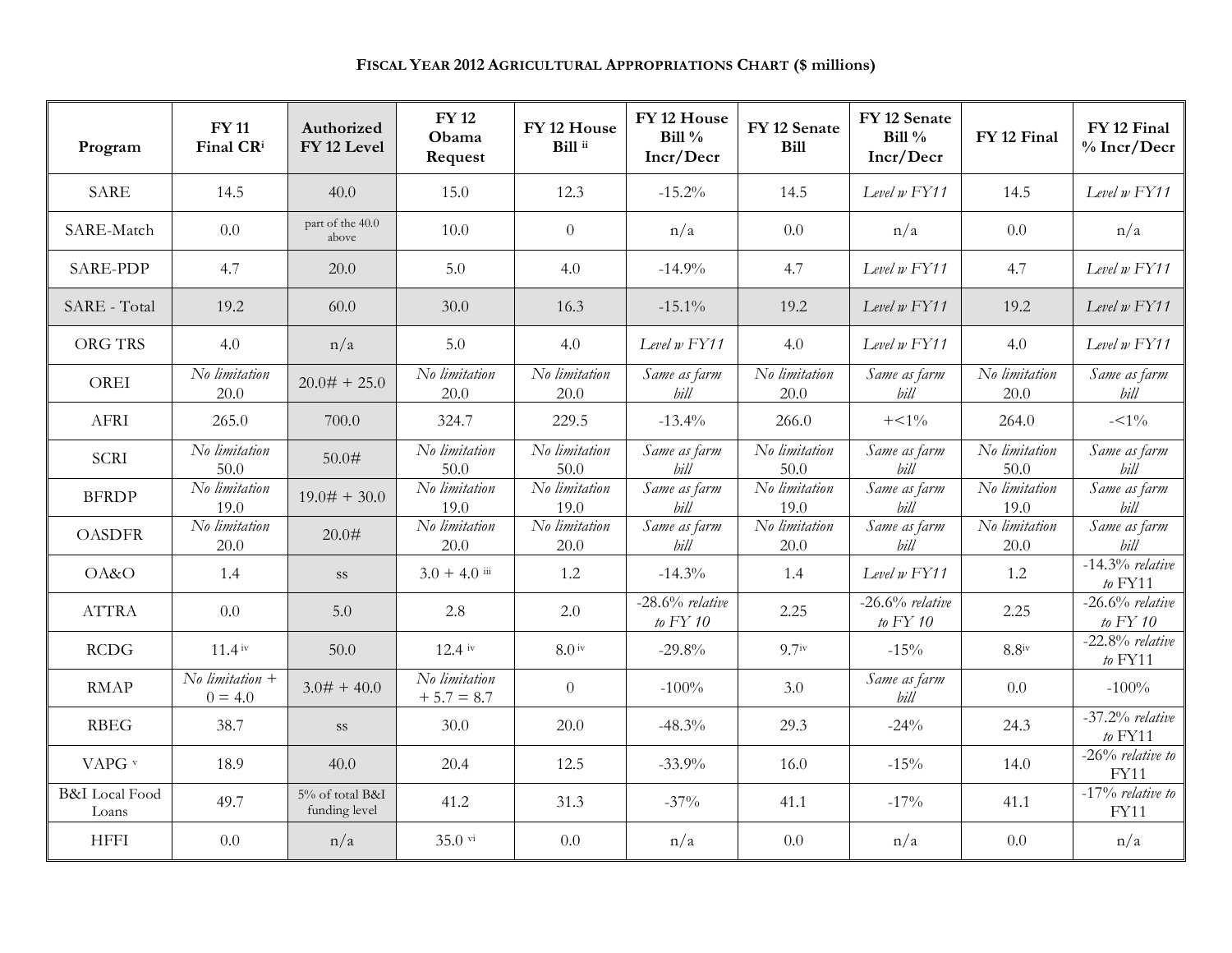| Program        | <b>FY 11</b><br>Final CR             | Authorized<br>FY 12 Level | <b>FY12</b><br>Obama<br>Request      | FY 12 House<br><b>Bill</b> | FY 12 House<br>Bill $\%$<br>Incr/Decr | FY 12 Senate<br><b>Bill</b> | FY 12 Senate<br>Bill $\%$<br>Incr/Decr | FY 12 Final                         | FY 12 Final<br>$%$ Incr/Decr         |
|----------------|--------------------------------------|---------------------------|--------------------------------------|----------------------------|---------------------------------------|-----------------------------|----------------------------------------|-------------------------------------|--------------------------------------|
| <b>REAP</b>    | No limitation<br>$70 + 5 = 75$       | $70.0# + 25.0$            | No limitation<br>$70+36.8=106.8$     | 2.3                        | $-97%$                                | $34.0 + 4.5$                | $-49%$                                 | $22.0 + 3.4$                        | $-69%$ relative to<br>2008 farm bill |
| <b>BCAP</b>    | $Cut$ \$29 m to<br>\$112 m           | $\#$                      | CHST capped at<br>\$70m w/savings    | $\theta$                   | $-100%$                               | No limitation<br>248.0      | $\theta$                               | 17.0                                | $-93%$ relative to<br>FY12 baseline  |
| <b>FSMIP</b>   | 1.3                                  | SS                        | 2.6                                  | 1.3                        | Level $w$ $FY11$                      | 1.2                         | $-10%$                                 | 1.2                                 | $-7\%$ relative to<br>FY11           |
| <b>SCBG</b>    | No limitation<br>55.0                | 55.0#                     | No limitation<br>55.0                | No limitation<br>55.0      | Same as farm<br>bill                  | No limitation<br>55.0       | Same as farm<br>bill                   | No limitation<br>55.0               | Same as farm<br>bill                 |
| <b>NOP</b>     | 7.0                                  | 11.0                      | 10.1                                 | 7.0                        | Level $w$ $FY11$                      | 9.8                         | $+40%$                                 | Level w FY11                        | Level $w$ $FY11$                     |
| <b>NOCCS</b>   | $n/a$ (full 22.0<br>allocated in 09) | 22# for FY08-<br>12       | $n/a$ (full 22.0<br>allocated in 09) | n/a                        | n/a                                   | n/a                         | n/a                                    | n/a                                 | n/a                                  |
| ODI            | 0.75                                 | 5# FY08-12 + 5            | 0.8                                  | 0.3                        | $-60%$                                | ?                           | ?                                      | ?                                   | $\mathcal{L}$                        |
| <b>FMPP</b>    | No limitation<br>10.0                | 10.0#                     | No limitation<br>10.0                | No limitation<br>10.0      | Same as farm<br>bill                  | No limitation<br>10.0       | Same as farm<br>bill                   | No limitation<br>10.0               | Same as farm<br>bill                 |
| <b>FMNP</b>    | 20.0                                 | SS                        | 20.0                                 | 15.0                       | $-25\%$                               | 16.5                        | $-18%$                                 | 16.5                                | $-18%$                               |
| <b>SR FMNP</b> | No limitation<br>20.6                | 20.6#                     | No limitation<br>20.6                | No limitation<br>20.6      | Same as farm<br>bill                  | No limitation<br>20.6       | Same as farm<br>bill                   | $\overline{N}$ o limitation<br>20.6 | Same as farm<br>bill                 |
| <b>CFSA</b>    | No limitation<br>6.0                 | 5.0#                      | No limitation<br>5.0                 | No limitation<br>5.0       | Same as farm<br>bill                  | No limitation<br>5.0        | Same as farm<br>bill                   | No limitation<br>5.0                | Same as farm<br>bill                 |
| <b>HFCs</b>    | 0.0                                  | SS                        | 5.0                                  | 0.0                        | n/a                                   | 0.0                         | n/a                                    | 0.0                                 | n/a                                  |
| <b>SMG</b>     | 4.2                                  | 7.5                       | 4.4                                  | 3.6                        | $-18.2%$                              | 3.8                         | $-10%$                                 | 3.8                                 | $-10%$                               |
| DFO            | 475.0                                | 350.0                     | 475.0                                | 475.0                      | Level w FY11                          | 475.0                       | Level $w$ $FY11$                       | 475.0                               | Level w FY11                         |
| <b>GFO</b>     | 1500.0                               | 1000.0                    | 1500.0                               | 1500.0                     | Level w FY11                          | 1500.0                      | Level $w$ $FY11$                       | 1500.0                              | Level $w$ $FY11$                     |
| <b>DOL</b>     | 950.0                                | 850.0                     | 1050.1                               | 1050.0                     | $+11\%$                               | 1020.0                      | $+7%$                                  | 1050.0                              | $+10.5\%$                            |
| $GOL-U$        | 1500.0                               | 2000.0                    | 1500.0                               | 1500.0                     | Level w FY11                          | 1500.0                      | Level w FY11                           | 1500.0                              | Level w FY11                         |
| GOL-S          | 144.0                                | 750.0                     | 0.0                                  | 0.0                        | $-100%$                               | 0.0                         | $-100%$                                | 0.0                                 | $-100%$                              |
| Con Loan-D     | 0.0                                  | $\rm SS$                  | 0.0                                  | 0.0                        | Level w FY11                          | 0.0                         | Level $w$ $FY11$                       | 0.0                                 | Level w FY11                         |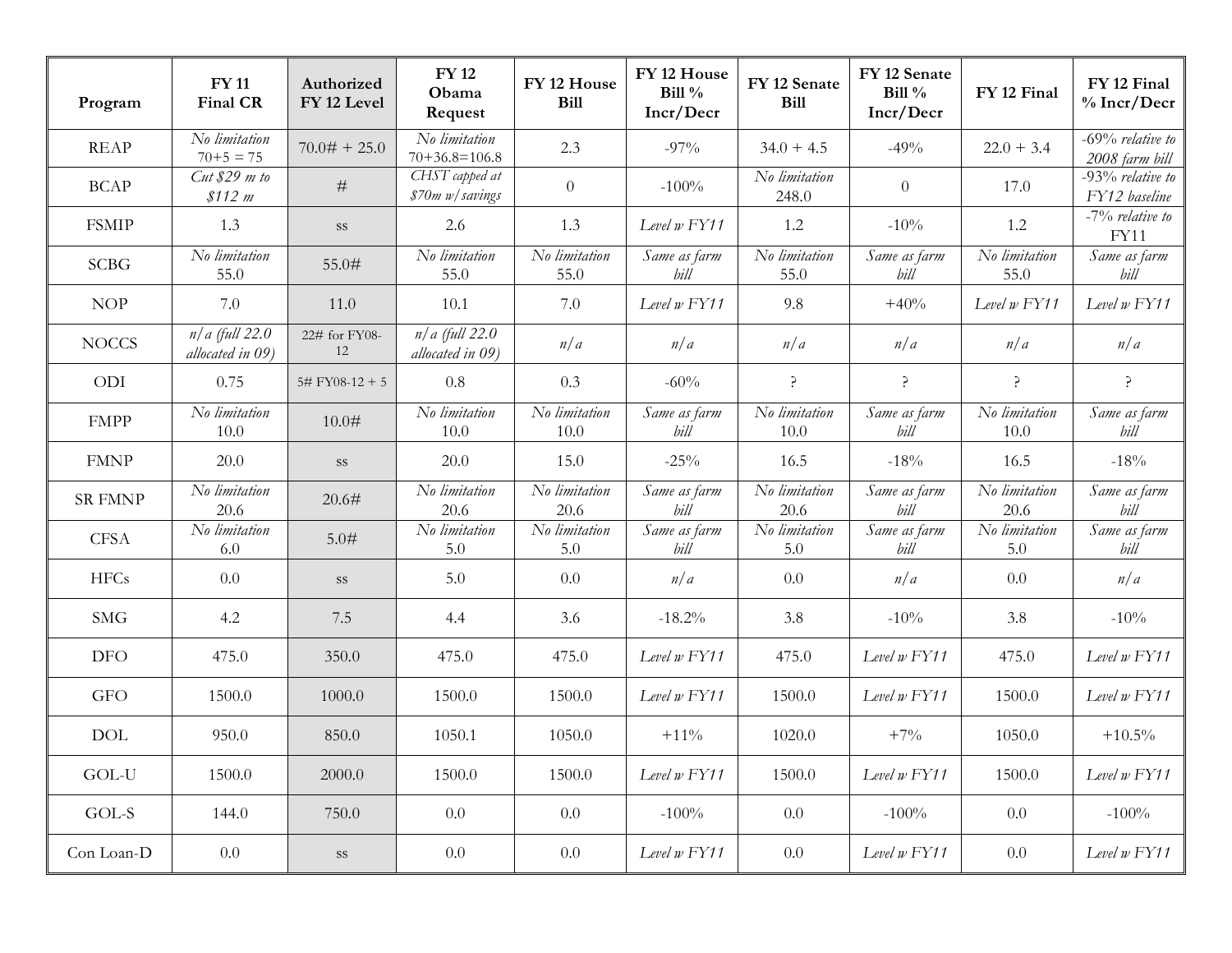| Program              | <b>FY 11</b><br><b>Final CR</b>                  | Authorized<br>FY 12 Level                    | <b>FY12</b><br>Obama<br>Request                                                                | FY <sub>12</sub> House<br><b>Bill</b>                  | FY 12 House<br>Bill $\%$<br>Incr/Decr                                      | FY 12 Senate<br><b>Bill</b>                            | FY 12 Senate<br>Bill $%$<br>Incr/Decr                                      | FY 12 Final                                            | FY 12 Final<br>$%$ Incr/Decr                                                    |
|----------------------|--------------------------------------------------|----------------------------------------------|------------------------------------------------------------------------------------------------|--------------------------------------------------------|----------------------------------------------------------------------------|--------------------------------------------------------|----------------------------------------------------------------------------|--------------------------------------------------------|---------------------------------------------------------------------------------|
| Con Loan -G          | 0.0                                              | SS                                           | 150.0                                                                                          | 150.0                                                  | $+100%$                                                                    | 150.0                                                  | $+100%$                                                                    | 150.0                                                  | $+100%$                                                                         |
| <b>BFR IDA</b>       | 0.0                                              | 5.0                                          | 2.5                                                                                            | 0.0                                                    | n/a                                                                        | 0.0                                                    | n/a                                                                        | 0.0                                                    | n/a                                                                             |
| <b>CONS OPS</b>      | 872.2                                            | <b>SS</b>                                    | 898.6                                                                                          | 771.0                                                  | $-11.6%$                                                                   | 828.2                                                  | $-5\%$                                                                     | 828.2                                                  | $-5\%$                                                                          |
| RC&D                 | 0.0                                              | SS                                           | 0.0                                                                                            | 0.0                                                    | n/a                                                                        | 0.0                                                    | n/a                                                                        | 0.0                                                    | n/a                                                                             |
| <b>CSP</b>           | $Cut$ \$39.0 $m$ to<br>649.0                     | $12.8 \text{ m}$<br>acres/year#              | \$788<br>permanent cut of<br>764,204 acres<br>$($69m 5-yr cut)$                                | \$634.0<br>cut of \$210m                               | $-21.2%$<br>relative to acreage<br>added and paid for<br>by 2008 Farm Bill | \$809.0<br>cut of $$35m$                               | $-4.1\%$<br>relative to acreage<br>added and paid for<br>by 2008 Farm Bill | \$768.5<br>cut of \$75.5                               | $-9.0\%$ relative to<br>2008 Farm Bill:<br>cut of approx 38%<br>in 2012 sign-up |
| EQIP                 | $Cut$ 350.0<br>1,238.0                           | 1,750.0#                                     | \$1,408<br>permanent cut of<br>\$342m                                                          | \$1,400<br>cut of $$350m$                              | $-20%$<br>relative to farm<br>bill                                         | \$1,400<br>cut of \$350m                               | $-20%$<br>relative to farm<br>bill                                         | \$1,400<br>cut of \$350m                               | $-20%$<br>relative to farm<br>bill                                              |
| GSWC/<br><b>AWEP</b> | No limitation<br>74.0                            | 74.0#                                        | No limitation<br>74.0                                                                          | No limitation<br>74.0                                  | Same as farm<br>bill                                                       | No limitation<br>74.0                                  | Same as farm<br>bill                                                       | No limitation<br>74.0                                  | Same as farm<br>bill                                                            |
| Ches Bay             | No limitation<br>72.0                            | 50.0#                                        | No limitation<br>50.0                                                                          | No limitation<br>50.0                                  | Same as farm<br>bill                                                       | No limitation<br>50.0                                  | Same as farm<br>bill                                                       | No limitation<br>50.0                                  | Same as farm<br>bill                                                            |
| <b>FRPP</b>          | No limitation<br>175.0                           | 175.0#                                       | No limitation<br>200.0                                                                         | 150.0<br>cut of $$50m$                                 | $-25%$<br>relative to farm<br>bill                                         | 150.0<br>cut of $$50m$                                 | $-25%$<br>relative to farm<br>bill                                         | 150.0<br>cut of $$50m$                                 | $-25%$<br>relative to farm<br>bill                                              |
| AMA                  | No limitation<br>15.0                            | 15.0#                                        | Cut 7.5 to 2.5                                                                                 | 2.5<br>cut of \$5m                                     | $-75%$<br>relative to farm<br>bill                                         | 2.5<br>cut of \$5m                                     | $-75%$<br>relative to farm<br>bill                                         | 2.5<br>cut of \$5m                                     | $-75%$<br>relative to farm<br>bill                                              |
| WHIP                 | No limitation<br>85.0                            | 85.0#                                        | Cut \$12.0 to<br>73.0                                                                          | 50.0<br>cut of $$35m$                                  | $-41.2%$<br>relative to farm<br>bill                                       | 50.0<br>cut of $$35m$                                  | $-41.2%$<br>relative to farm<br>bill                                       | 50.0<br>cut of $$35m$                                  | $-41.2%$<br>relative to farm<br>bill                                            |
| <b>WRP</b>           | Limit at<br>202,218 ac.<br>$(119.0 \text{ cut})$ | $3,041$ m acres<br>multiyr total<br>#        | \$785<br>$(271, 158 \text{ acres})$<br>w/ permanent cut<br>of 158,895 acres<br>$(\$460$ m cut) | Limited to<br>185,800 acres<br>cut of approx<br>\$200m | $-32\%$<br>relative to acreage<br>added and paid for<br>by 2008 Farm Bill  | Limited to<br>185,800 acres<br>cut of approx<br>\$200m | $-32\%$<br>relative to acreage<br>added and paid for<br>by 2008 Farm Bill  | Limited to<br>185,800 acres<br>cut of approx<br>\$200m | $-32\%$<br>relative to acreage<br>added and paid for<br>by 2008 Farm Bill       |
| <b>GRP</b>           | No limitation                                    | 254.0 total<br>over a<br>10 year<br>period # | \$67<br>$(203, 515 \text{ acres})$<br>w/ permanent cut<br>of 165,684 acres<br>$(\$55$ m cut)   | Limited to<br>209,000 acres<br>cut of approx<br>\$30m  | $-25%$<br>relative to acreage<br>added and paid for<br>by 2008 Farm Bill   | Limited to<br>140,907 acres<br>cut of approx<br>\$50m  | $-54%$<br>relative to acreage<br>added and paid for<br>by 2008 Farm Bill   | Limited to<br>209,000 acres<br>cut of approx<br>\$30m  | $-25%$<br>relative to acreage<br>added and paid for<br>by 2008 Farm Bill        |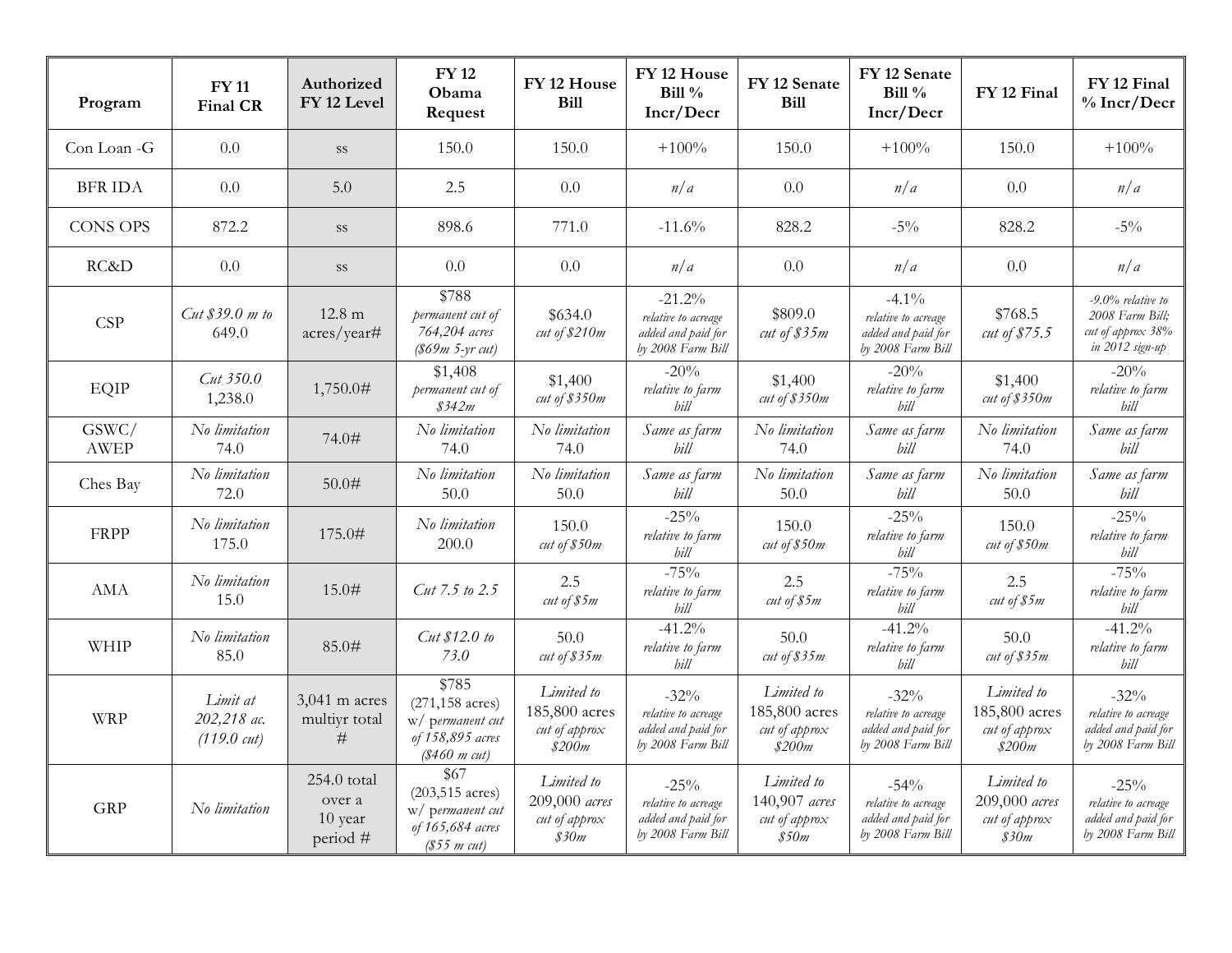### **KEY -- Program Name (Lead Agency at USDA)**

| SARE               | Sustainable Agriculture Research and Education - Research and Education grants (NIFA)                                          |
|--------------------|--------------------------------------------------------------------------------------------------------------------------------|
| SARE - Match       | SARE Federal State Matching Grant Program (NIFA)                                                                               |
| SARE-PDP           | SARE - Professional Development Program grants (NIFA)                                                                          |
| SARE – total       | Combined total for Sustainable Agriculture Research and Education -- SARE (NIFA)                                               |
| ORG TRS            | Organic Transition Research Program (NIFA)                                                                                     |
| OREI               | Organic Agriculture Research and Extension Initiative (NIFA)                                                                   |
| AFRI               | Agriculture and Food Research Initiative (NIFA)                                                                                |
| <b>SCRI</b>        | Specialty Crop Research Initiative (NIFA)                                                                                      |
| <b>BFRDP</b>       | Beginning Farmer and Rancher Development Program (NIFA)                                                                        |
| OASDFR             | Outreach and Assistance for Socially Disadvantaged Farmers and Ranchers (NIFA)                                                 |
| OA&O               | Office of Advocacy and Outreach – made up of two divisions = Beginning Farmer and Small Farms Group, and Minority Farmer Group |
| ATTRA              | Appropriate Technology Transfer for Rural Areas (RBCS)                                                                         |
| <b>RCDG</b>        | Rural Cooperative Development Grants (RBCS)                                                                                    |
| <b>RMAP</b>        | Rural Micro-entrepreneur Assistance Program (RBCS)                                                                             |
| RBEG               | Rural Business Enterprise Grants (RBCS)                                                                                        |
| VAPG               | Value-Added Producer Grants (RBCS)                                                                                             |
| HFFI               | Healthy Food Financing Initiative (Office of the Secretary)                                                                    |
| <b>REAP</b>        | Rural Energy for America, formerly Renewable Energy Systems and Energy Efficiency Improvements Program (RBCS)                  |
| FSMIP <sup>1</sup> | Federal-State Market Improvement Program (AMS)                                                                                 |
| <b>SCBG</b>        | Specialty Crop Block Grants (AMS)                                                                                              |
| NOP                | National Organic Program and related spending on national organic standards (AMS)                                              |
| NOCCS              | National Organic Certification Cost Share (AMS)                                                                                |
| ODI                | Organic Production and Marketing Data Collection Initiative, or Organic Data Initiative for short (AMS, ERS, NASS)             |
| <b>FMPP</b>        | Farmers Market Promotion Program (AMS)                                                                                         |
| FMNP               | WIC Farmers Market Nutrition Program (FNS)                                                                                     |
| SR FMNP            | Seniors Farmers Market Nutrition Program (FNS)                                                                                 |
| CFSA               | Community Food Security Act - includes Community Food Grants and Healthy Urban Food Enterprise Development Center (CSREES)     |
| <b>HFCs</b>        | Hunger Free Communities (FNS)                                                                                                  |
| <b>SMGs</b>        | State Mediation Grants (FSA)                                                                                                   |
| DFO                | Direct Farm Ownership Loans (FSA)                                                                                              |
| GFO                | Guaranteed Farm Ownership Loans (FSA)                                                                                          |
| DOL                | Direct Operating Loans (FSA)                                                                                                   |
| GOL-U              | Guaranteed Operating Loans - unsubsidized (FSA)                                                                                |
| GOL-S              | Guaranteed Operating Loans - subsidized (FSA)                                                                                  |
| CON-D              | Conservation Loans - Direct (FSA)                                                                                              |
| $CON-G$            | Conservation Loans - Guaranteed (FSA)                                                                                          |
| BFR IDA            | Beginning Farmer and Rancher Individual Development Account Program (FSA)                                                      |
| CONS OPS           | Conservation Operations (includes Conservation Technical Assistance) (NRCS)                                                    |
| RC&D               | Resource Conservation & Development Program (NRCS)                                                                             |

<u> 1989 - Johann Stein, mars et al. 1989 - Anna ann an t-Anna ann an t-Anna ann an t-Anna ann an t-Anna ann an t-</u>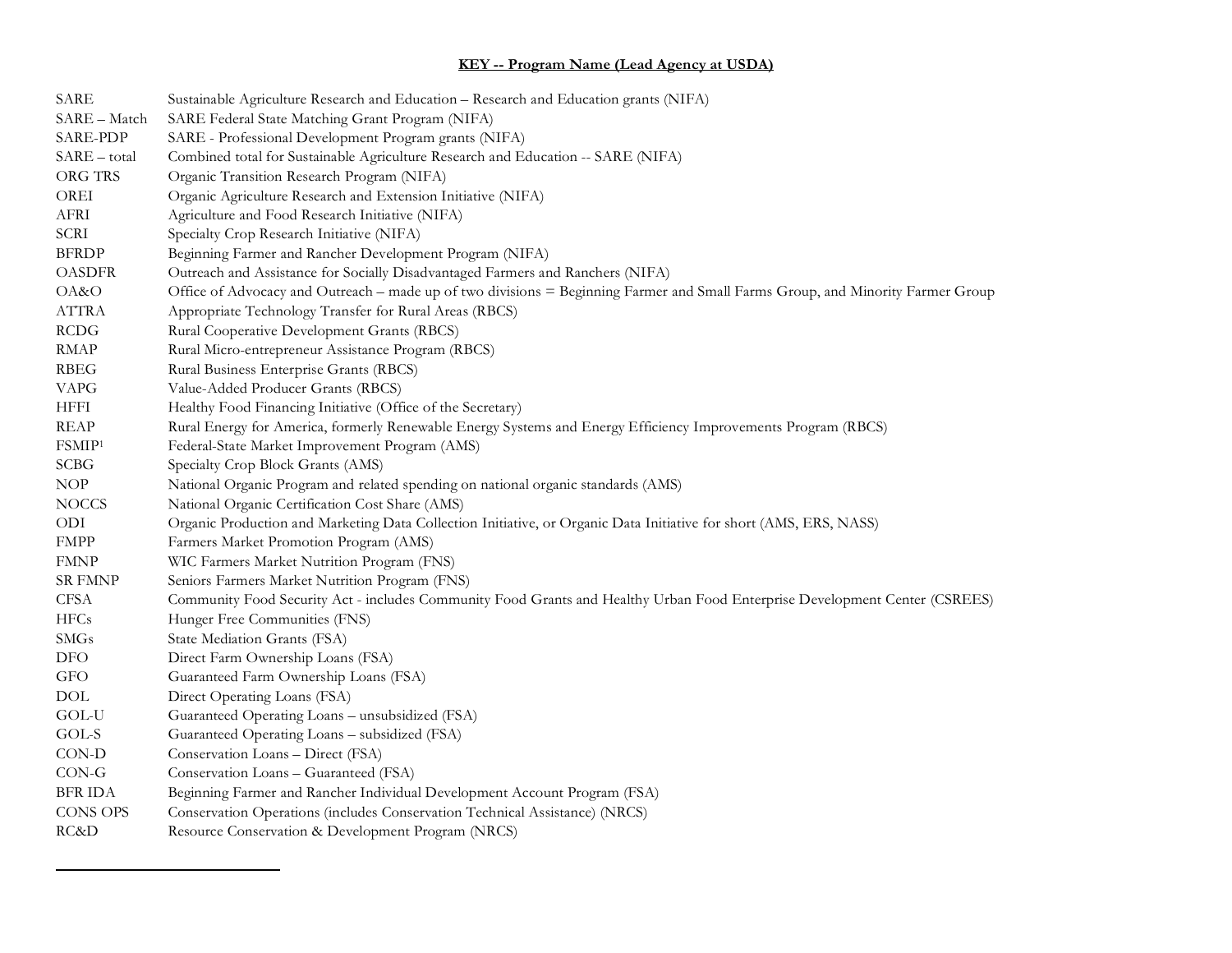| Conservation Stewardship Program (NRCS)                                                       |
|-----------------------------------------------------------------------------------------------|
| Environmental Quality Incentives Program (NRCS)                                               |
| Agricultural Water Enhancement Program, formerly Ground and Surface Water Conservation (NRCS) |
| Chesapeake Bay Conservation Program                                                           |
| Farm and Ranch Land Protection Program (NRCS)                                                 |
| Agricultural Management Assistance Program (NRCS, RMA, AMS)                                   |
| Wildlife Habitat Incentives Program (NRCS)                                                    |
| Wetlands Reserve Program (NRCS)                                                               |
| Grasslands Reserve Program (NRCS/FSA)                                                         |
|                                                                                               |

#### **Farm Bill Mandatory Spending Levels**

|                 | <b>FY 08</b>   | FY 09           | $FY$ 10         | $FY$ 11         | <b>FY 12</b>    | Total  |
|-----------------|----------------|-----------------|-----------------|-----------------|-----------------|--------|
| OREI            | 3              | 18              | 20              | 20              | $20\,$          | 81     |
| <b>SCRI</b>     | 30             | $50\,$          | 50              | $50\,$          | 50              | 230    |
| <b>BFRDP</b>    | $\overline{0}$ | 18              | 19              | 19              | 19              | 75     |
| <b>OASDFR</b>   | $\overline{0}$ | $\overline{15}$ | 20              | $\overline{20}$ | $20\,$          | 75     |
| <b>RMAP</b>     | $\Omega$       | $\overline{4}$  | $\overline{4}$  | $\overline{4}$  | $\mathfrak{Z}$  | 15     |
| <b>VAPG</b>     | 15             | $\theta$        | $\overline{0}$  | $\Omega$        | $\theta$        | 15     |
| <b>REAP</b>     | $\Omega$       | 55              | 60              | 70              | 70              | 201    |
| <b>BCAP</b> **  |                | 14              | 14              | 21              | 21              | 70     |
| <b>SCBG</b>     | 10             | 49              | $\overline{55}$ | $\overline{55}$ | $\overline{55}$ | 224    |
| <b>NOCCS</b>    | $22\,$         |                 |                 |                 |                 | $22\,$ |
| <b>ORG</b> Data | 5              |                 |                 |                 |                 | 5      |
| <b>FMPP</b>     | 3              | 5               | 5               | 10              | 10              | 33     |
| <b>SR FMNP</b>  | 20.6           | $20.6\,$        | 20.6            | 20.6            | $20.6\,$        | 103    |
| <b>CFSA</b>     | 5              | 6               | 6               | 6               | 5               | 28     |
| $CSP$ ** viii   | 381            | 579             | 895             | 1,028           | 1,152           | 4,035  |
| <b>EQIP</b>     | 1,200          | 1,337           | 1,450           | 1,588           | 1,750           | 7,325  |
| <b>AWEP</b>     | 60             | 73              | 73              | 74              | 60              | 340    |
| Ches Bay        | $\overline{0}$ | 23              | 43              | 72              | 50              | 188    |
| <b>FPP</b>      | 97             | 121             | 150             | 175             | 200             | 743    |
| <b>AMA</b>      | 15             | 15              | 15              | 15              | 15              | 75     |
| <b>WHIP</b>     | 85             | 85              | 85              | 85              | 85              | 425    |
| $WRP**$         | 574            | 464             | 308             | 300             | 290             | 1,936  |
| GRP **          | $\Omega$       | 63              | 78              | 80              | 78              | 299    |
| $CRP**$         | 1,931          | 1,878           | 1,895           | 1,895           | 2,063           | 9,662  |

**\*\*** *The dollar amounts each year for these programs are the estimates provided by CBO at the time the farm bill passed. They are re-estimated each year, and thus amounts given in our appropriations chart can be different than the numbers provided here.*